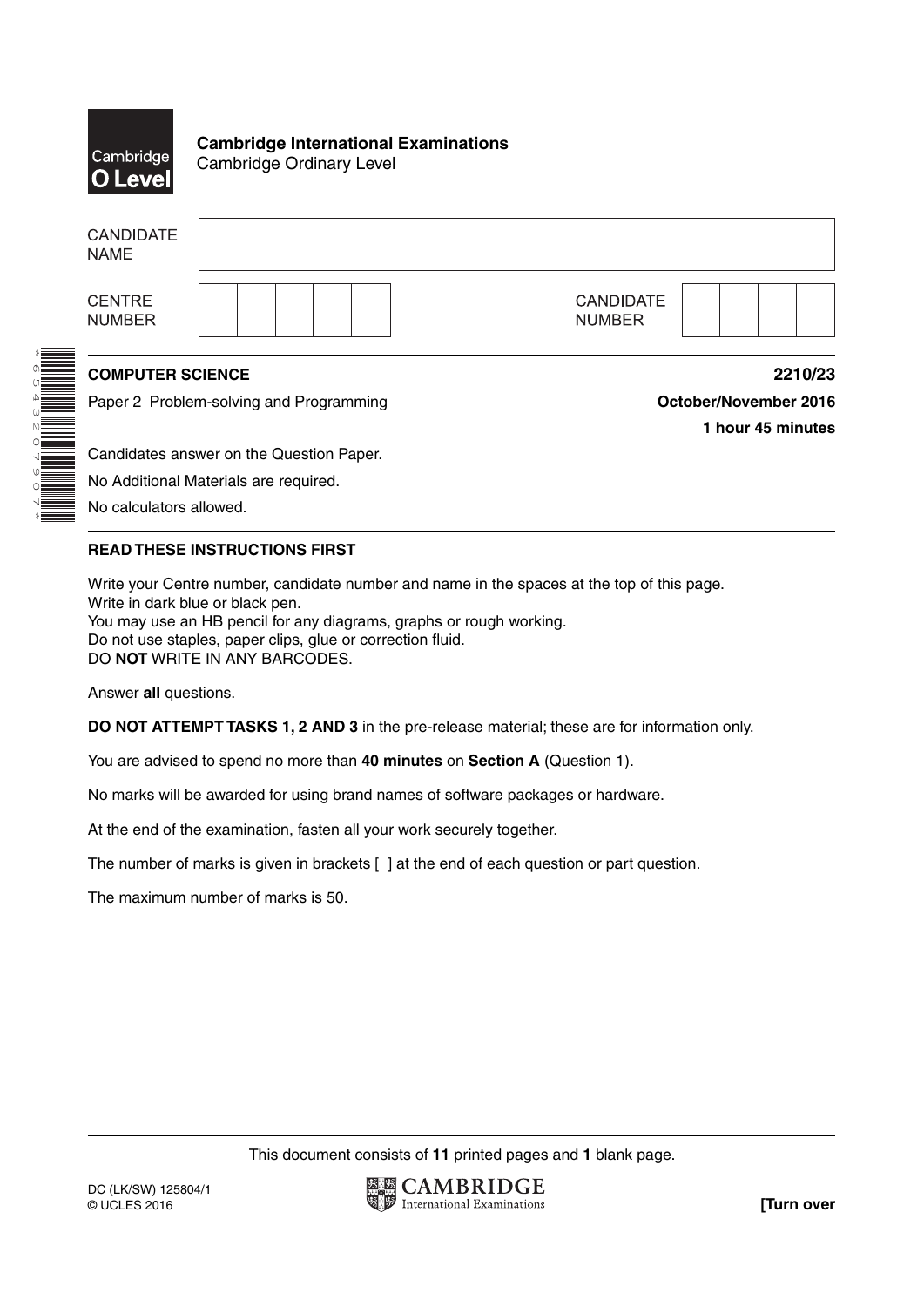## **Section A**

# **You are advised to spend no longer than 40 minutes answering this section.**

**Here is a copy of the pre-release material.**

**DO NOT** attempt Tasks 1, 2 and 3 now.

Use the pre-release material and your experience from attempting the tasks before the examination to answer Question 1.

### **Pre-release Material**

The headteacher of a school needs a program to record and count the votes for a class captain. Each student in the class will be allowed one vote. There can be up to 30 students in a class.

Write and test a program for the headteacher.

- Your program must include appropriate prompts for the entry of data.
- Error messages and other output need to be set out clearly.
- All variables, constants and other identifiers must have meaningful names.

You will need to complete these **three** tasks. Each task must be fully tested.

TASK 1 – Set up the voting

Each class can choose from up to four different students as candidates for their class captain. Set up a routine that allows:

- between two and four different candidate names to be input and stored
- the candidate names to be displayed with a number (1, 2, 3 or 4) beside each name
- a choice of 1, 2, 3 or 4 to be entered to record a vote; all other entries are rejected
- up to four totals set to zero ready to record the votes
- a maximum of 30 votes to be cast

TASK 2 – Record and count each vote

Input a number 1, 2, 3 or 4; add 1 to the appropriate total.

Output the name of the candidate voted for or output 'invalid vote' if a vote is rejected.

TASK 3 – Show the result

When all the votes have been cast, display the candidates' names with their totals in descending order of totals. If there is a clear winner, display the candidate's name with the words 'NEW CLASS CAPTAIN' beside it; otherwise display 'NO OVERALL WINNER'.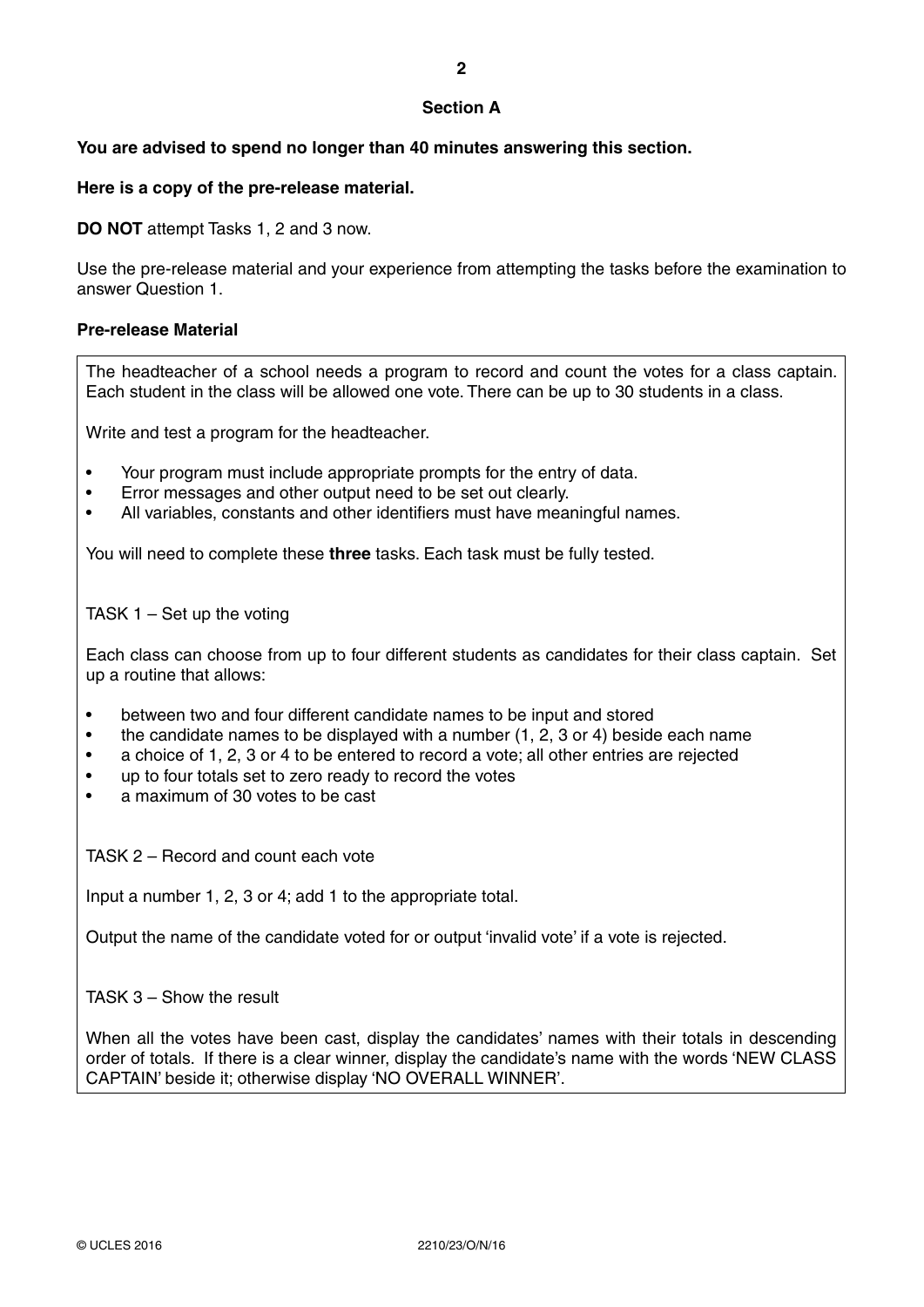$\mathbf{1}$ (a) All variables, constants and other identifiers should have meaningful names.

> For four of the variables, constants or arrays that you used in Task 1, state the name, data structure, data type and its use.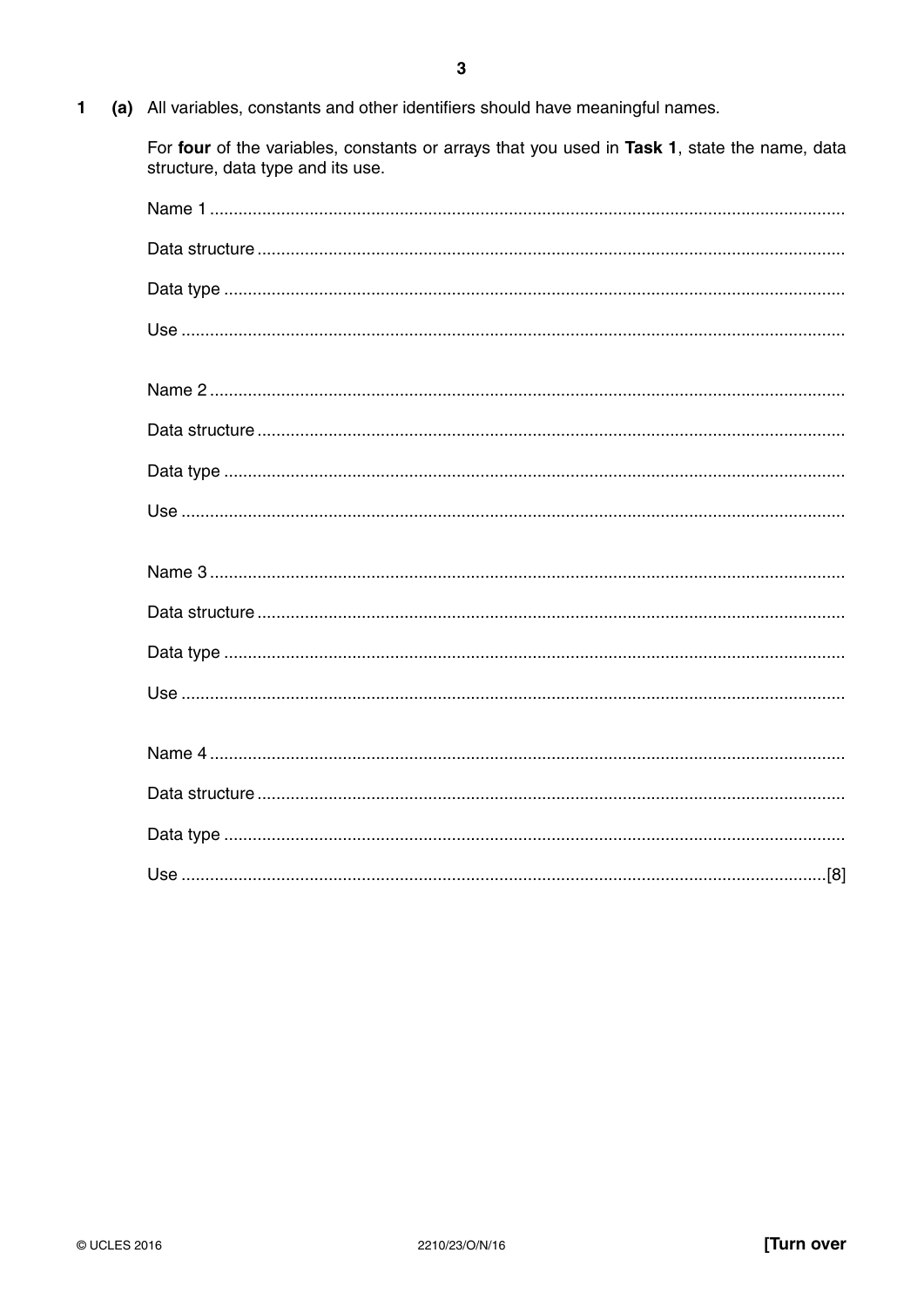(b) Write an algorithm to complete Task 2, using either pseudocode, programming statements or a flowchart. You can assume that Task 1 has been completed and that there are three candidates for class captain.

| [4] |
|-----|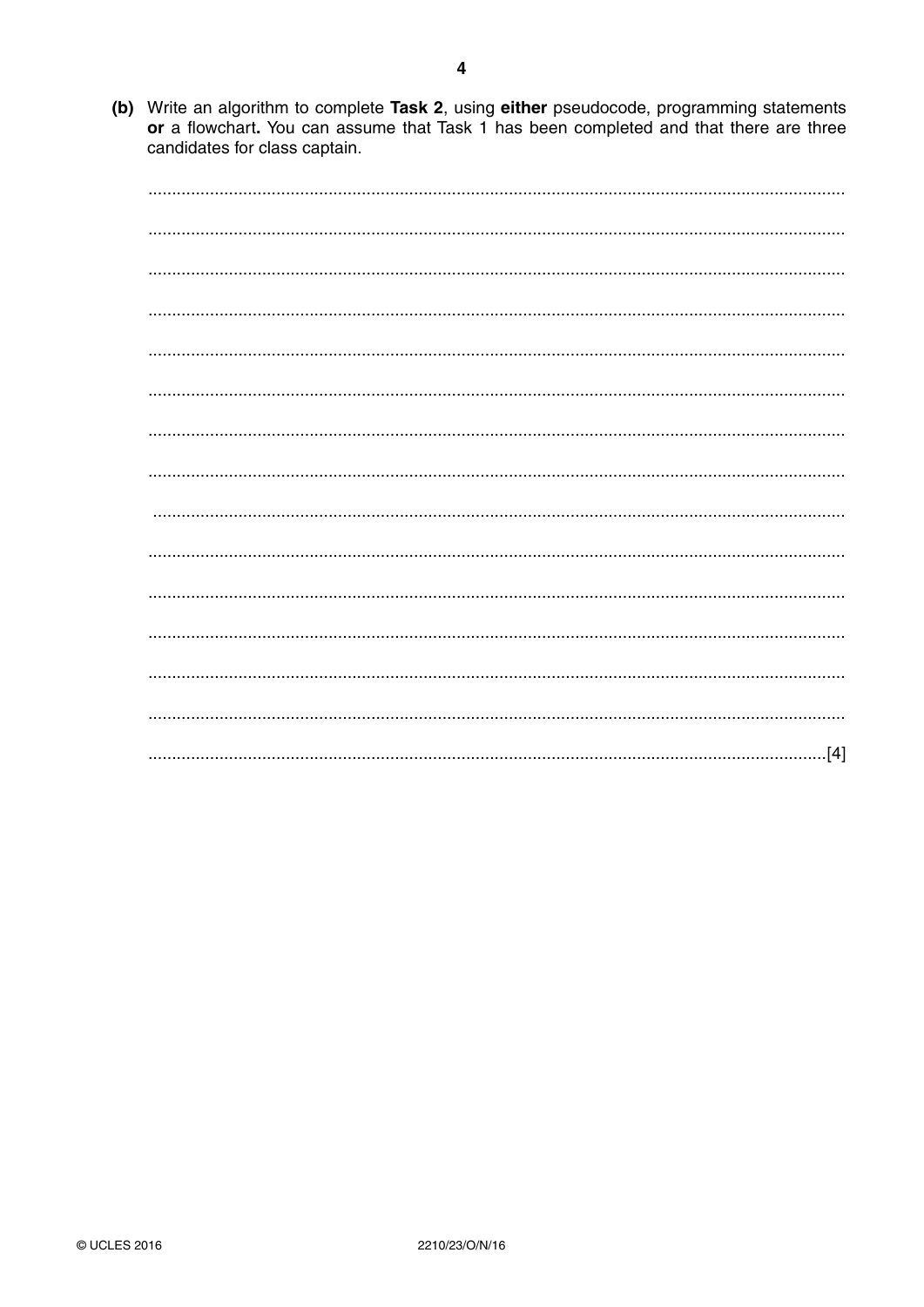(c) Explain how you show the result (Task 3). You may include programming statements as part of your explanation.

(d) Explain how you could extend your solution to deal with the case of 'NO OVERALL WINNER'.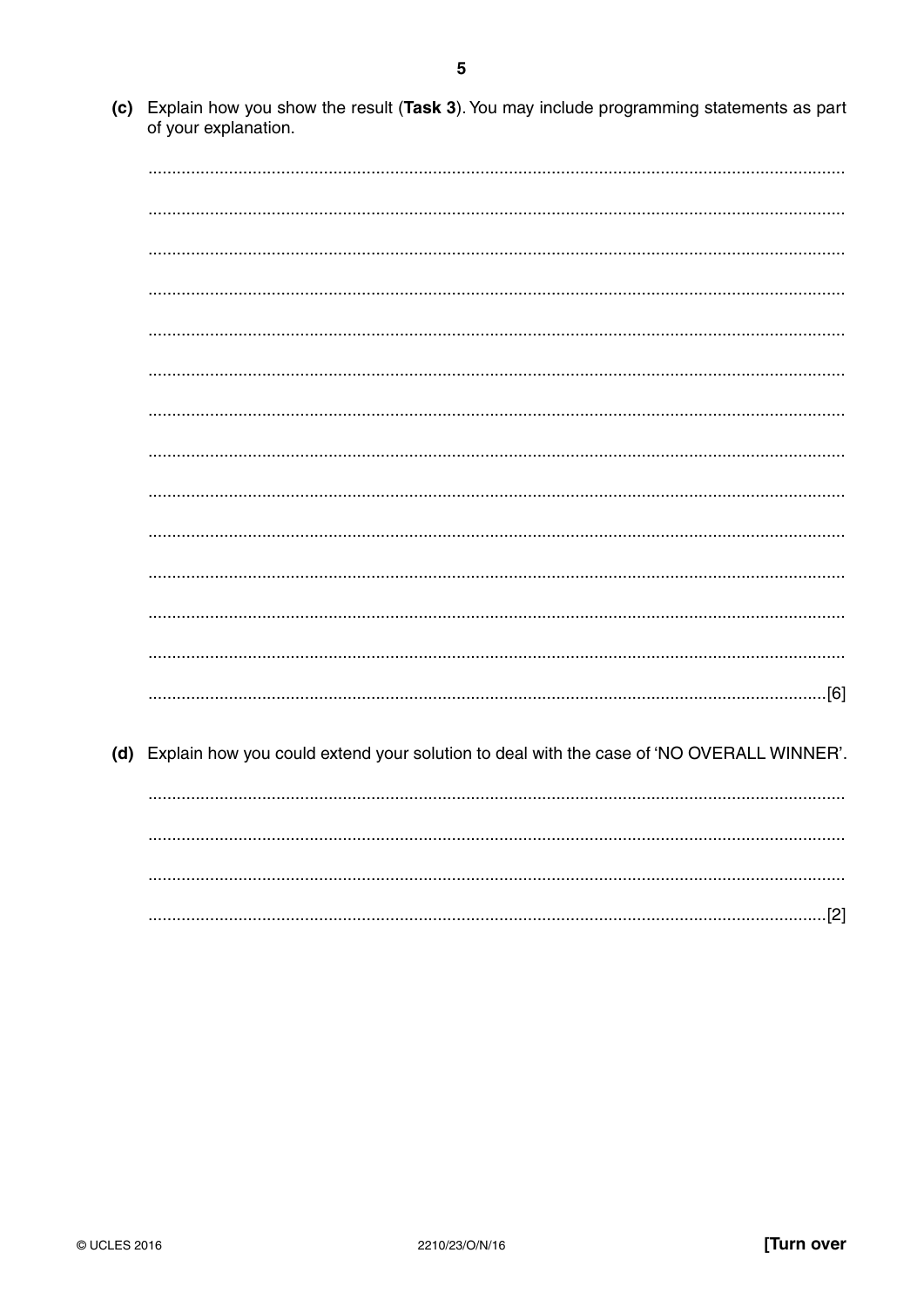## **Section B**

- $\overline{2}$ Read this section of program code that:
	- inputs 10 numbers  $\bullet$
	- checks whether each number is within a specified range  $\bullet$
	- totals the numbers within the range and outside the range  $\bullet$

```
1 InRange = 02 OutRange = 10003 FOR Count = 1 TO 10
\overline{4}INPUT Num
5
    IF Num > 10 AND Num < 20 THEN InRange = InRange + 1
6
      ELSE OutRange = OutRange - 1
7 Count = Count + 1
8 NEXT X
9 PRINT InRange, OutRange
```
(a) There are four errors in this code.

Locate these errors and suggest a correction to remove each error.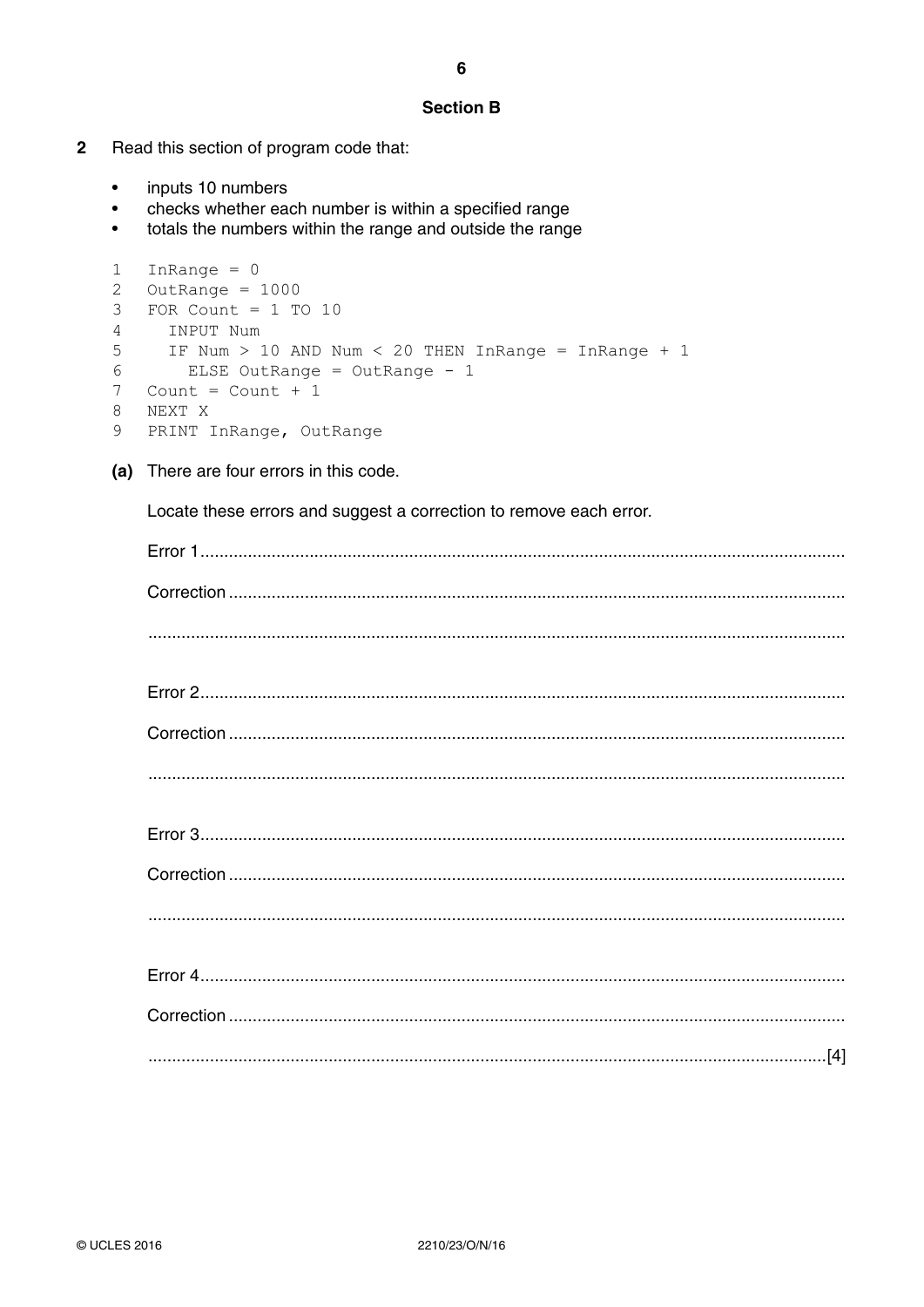**(b)** Decide, with reasons, whether the numbers 10 and 20 are within or outside the range.

| <b>Number</b> | Within<br>range $(\checkmark)$ | Outside<br>range $(\checkmark)$ | Reason |
|---------------|--------------------------------|---------------------------------|--------|
| 10            |                                |                                 | .      |
|               |                                |                                 | .<br>. |
| 20            |                                |                                 |        |
|               |                                |                                 |        |
|               |                                |                                 | [4]    |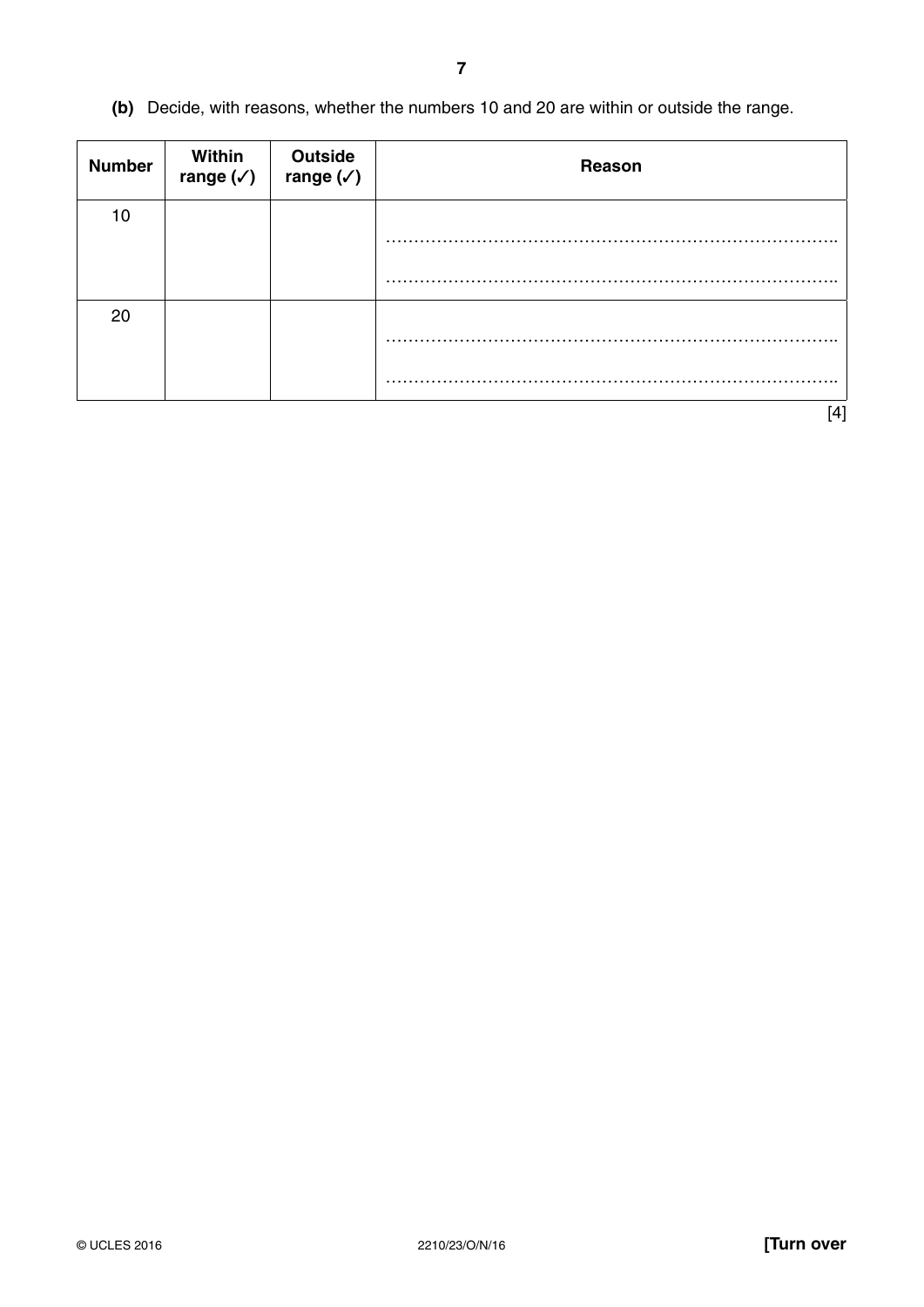**3** The flowchart below inputs the price of an item under \$10. The change from a \$10 note is output. Any amount less than 5 cents is rounded up to 5 cents.

The predefined function INT rounds a number down to the nearest whole number; for example  $Z \leftarrow \text{INT}(5.7)$  gives the value  $Z = 5$ 

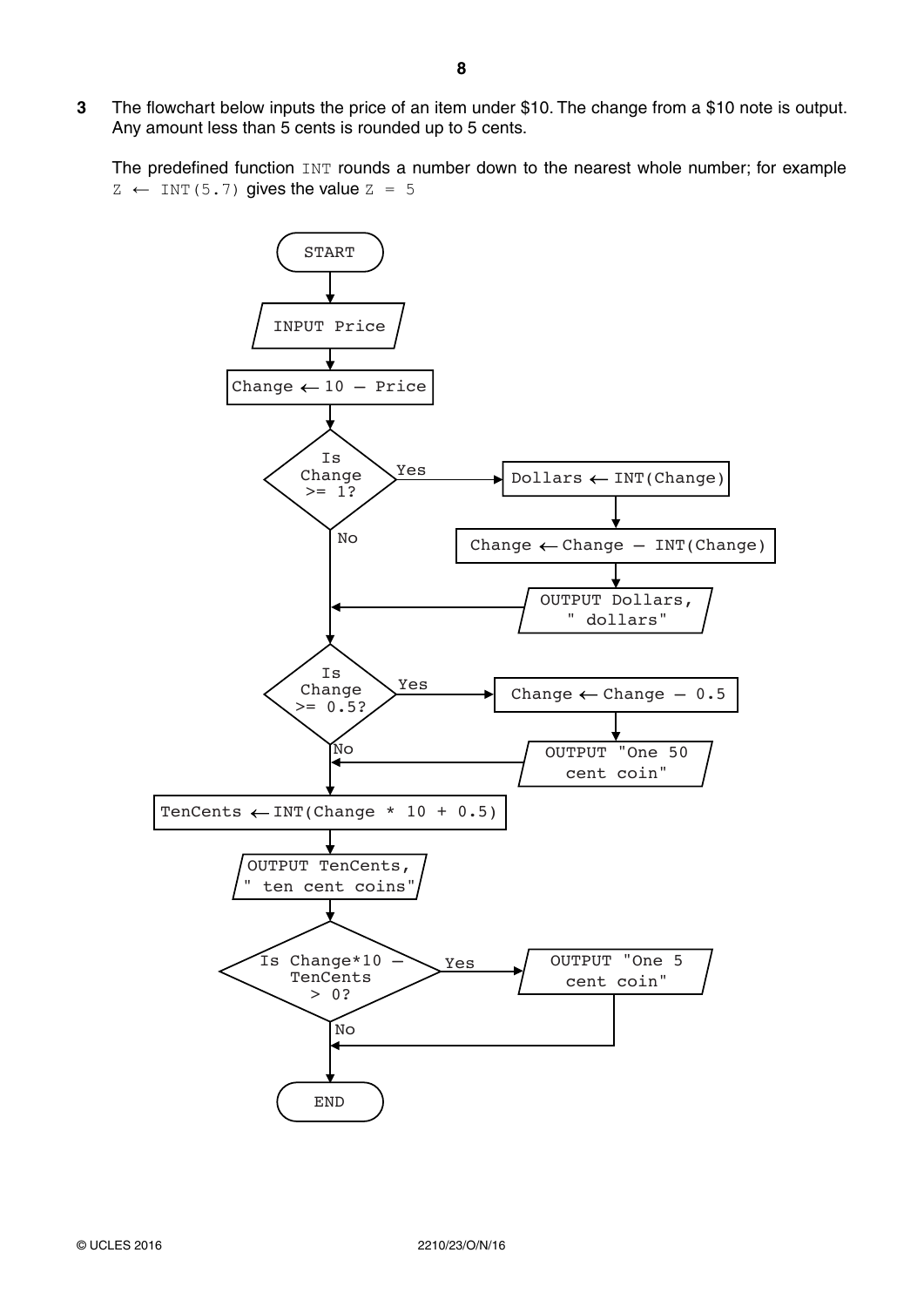| <b>Price</b> | Change | <b>Dollars</b> | <b>TenCents</b> | <b>OUTPUT</b> |
|--------------|--------|----------------|-----------------|---------------|
|              |        |                |                 |               |
|              |        |                |                 |               |
|              |        |                |                 |               |
|              |        |                |                 |               |
|              |        |                |                 |               |
|              |        |                |                 |               |
|              |        |                |                 |               |
|              |        |                |                 |               |
|              |        |                |                 |               |
|              |        |                |                 |               |
|              |        |                |                 |               |
|              |        |                |                 |               |

Complete the trace table for the input data: 6.29

**4** Four validation checks and four descriptions are shown below.

Draw a line to link each validation check to the correct description.





given values are accepted

specified type

Type check **Data contains an exact** number of characters

Length check **Ensures that some data** have been entered

[3]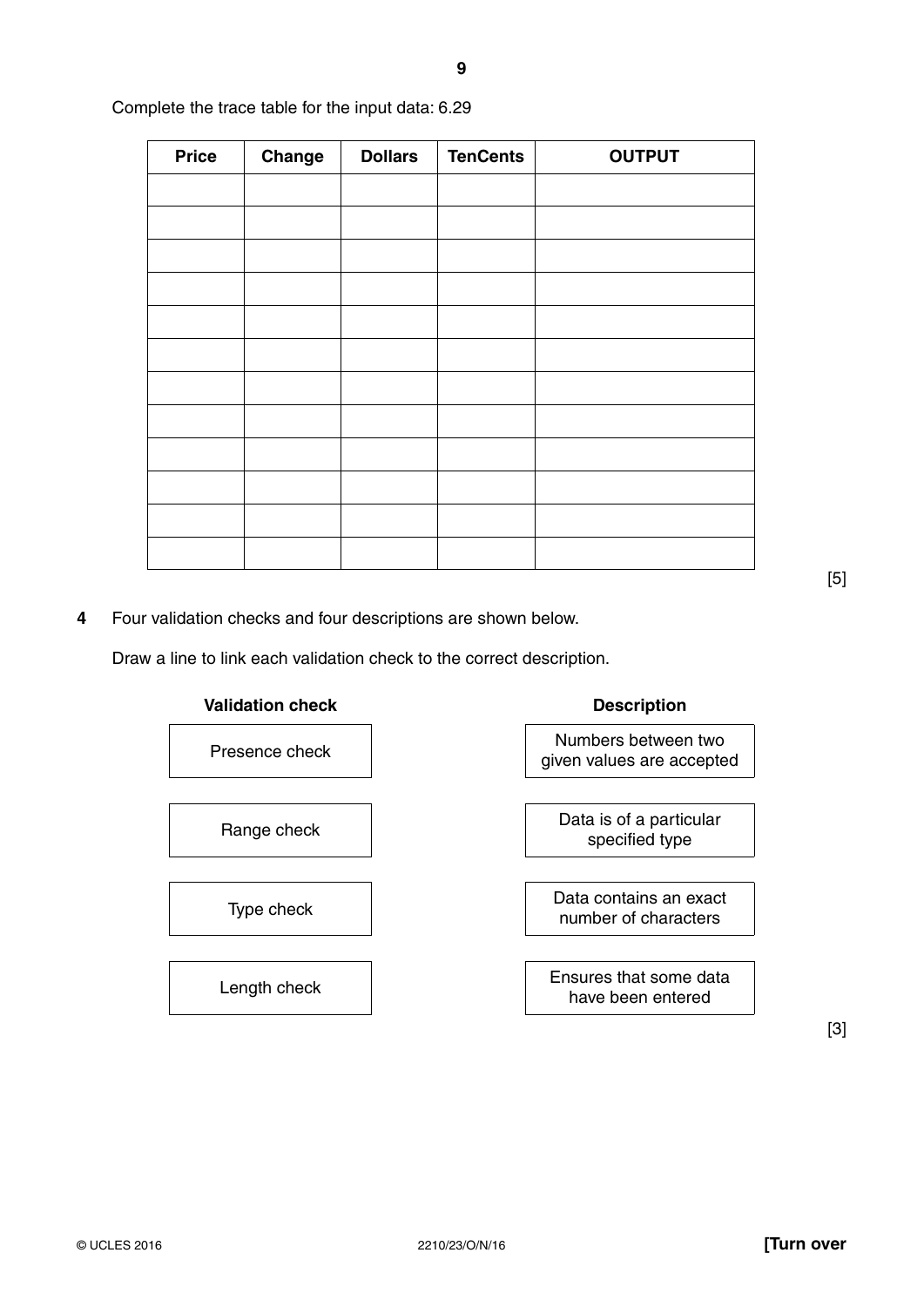WHILE ... DO ... ENDWHILE are two different loop  $5\phantom{.0}$ REPEAT ... UNTIL and structures you can use when writing pseudocode.

Explain, using examples, why you would choose to use each type of loop.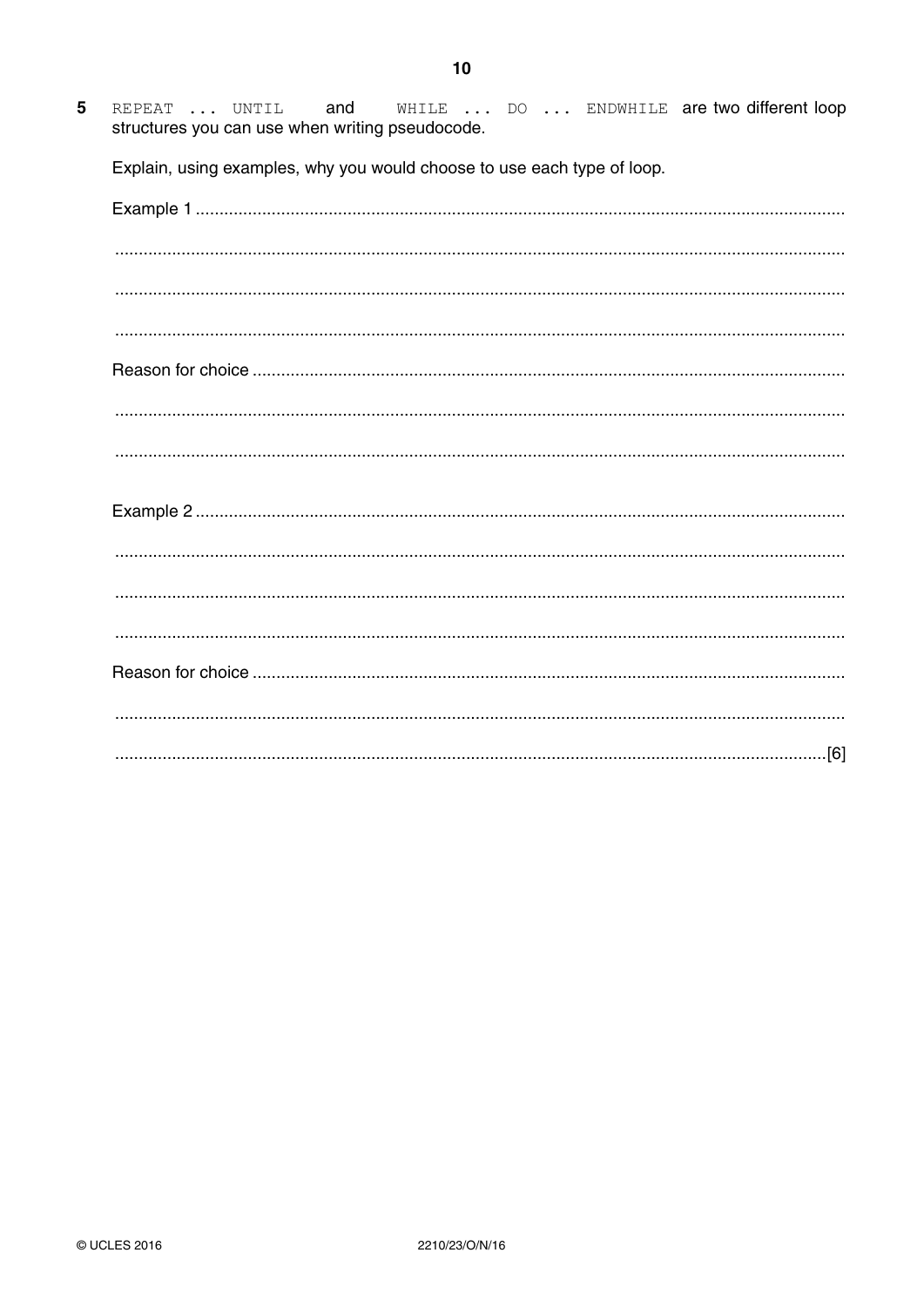**6** A database, THEATRETOURS, was set up to show the tour dates, towns, number of seats and prices in local currency for a Shakespeare play.

| Town            | <b>Tour Date</b> | <b>Number of Seats</b> | <b>Price Local Currency</b> |
|-----------------|------------------|------------------------|-----------------------------|
| Wigan           | 18/08/2016       | 120                    | 15.00                       |
| <b>Dumfries</b> | 20/08/2016       | 160                    | 12.50                       |
| Turin           | 25/08/2016       | 200                    | 17.00                       |
| Macon           | 27/08/2016       | 75                     | 18.00                       |
| <b>Bordeaux</b> | 29/08/2016       | 170                    | 20.00                       |
| Algiers         | 01/09/2016       | 125                    | 1350.00                     |
| Windhoek        | 05/09/2016       | 65                     | 90.00                       |
| Windhoek        | 06/09/2016       | 65                     | 90.00                       |
| Port Elizabeth  | 10/09/2016       | 200                    | 110.00                      |

 **(a)** Explain why none of the fields in the database can be used as a primary key.

 ................................................................................................................................................... ................................................................................................................................................... ...............................................................................................................................................[2]

 **(b)** State a field that could be added as a primary key.

...................................................................................................................................................

Give a reason for choosing this field.

 ................................................................................................................................................... ...............................................................................................................................................[2]

 **(c)** Use the query-by-example grid below to provide a list of tour dates and seat prices in alphabetical order of town.